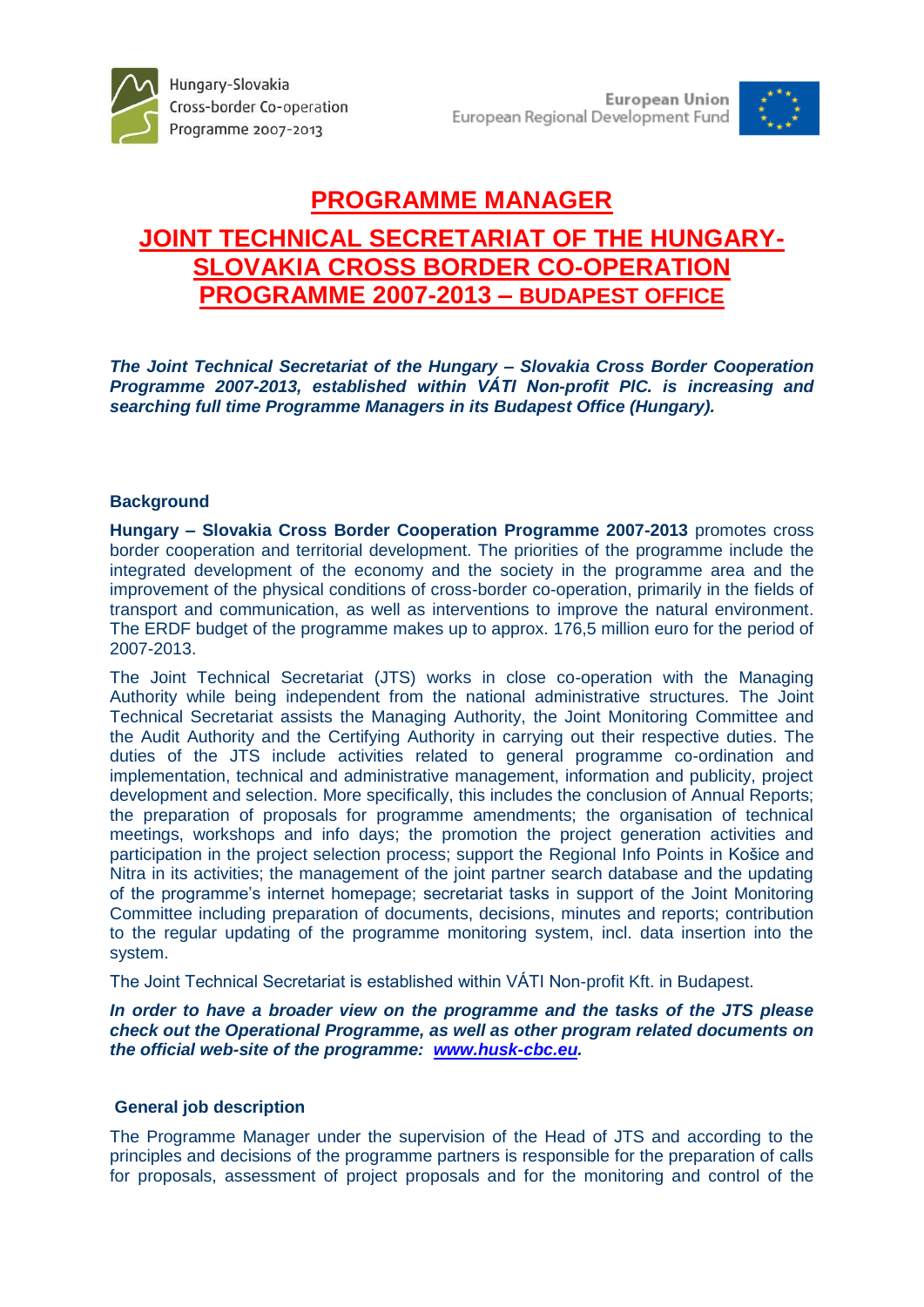progress reports describing the implementation of the approved projects. S/he is also the contact to applicants and project partners for providing advice on administrative and content related requirements.

# **Tasks and responsibilities**

- coordinating the preparation of calls for proposals;
- providing support and advice to HU-SK CBP project applicants during the application phase;
- coordinating and participating in the project selection and evaluation procedure;
- assisting project partners throughout project implementation;
- collecting and reviewing progress reports;
- **•** preparing documents and materials for decisions of the Joint Monitoring Committee and the Task Force;
- **•** organizing and participating at project seminars, conferences and other events;
- contributing to the development and implementation of the programme's communication strategy;
- preparing statistics and monitoring figures at programme level for the Joint Monitoring Committee, the Task Force, the Managing and National Authorities, the European Commission, and assisting the organisation of their meetings; preparing minutes;
- **•** preparing thematic reports on progress of projects and reporting to programme actors on financial progress of the projects;
- **•** preparation of reports to the programme actors on the implementation of the programme
- performing other relevant duties deriving from the management of the programme.

#### **Employment criteria**

- Relevant university or college degree (regional development, spatial planning, public administration, economics, law or other);
- **Minimum 3 years demonstrated experience in EU project or programme management** (preferably Structural Funds, INTERREG, Pre-Accession Funds);
- **Filuent in spoken and written English, as well as in Slovakian and/or Hungarian;**
- **Excellent computer literacy:**
- Ambition to work in an international environment with different administrative traditions;
- **Willingness to travel;**
- **Availability to work overtime when necessary;**
- Good advisory, presentation and drafting skills;
- **Analytical, creative and problem-solving;**
- **Attention to detail and accuracy;**
- Ability to take personal responsibility for delivery of high quality results to tight deadlines.